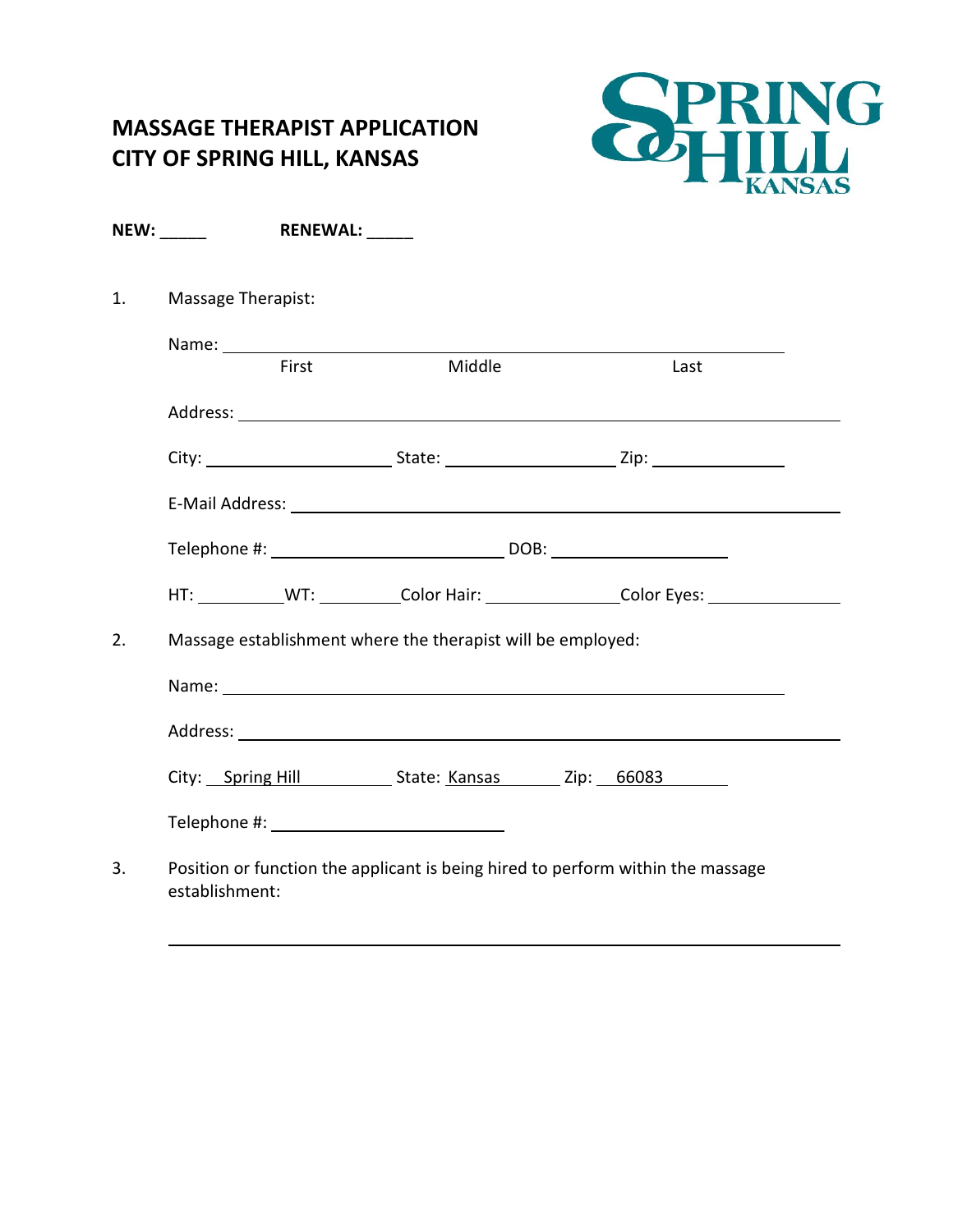|             | Have you ever had a massage therapist license from any jurisdiction suspended or<br>revoked? Yes: ______ No: ______ If yes, the reason:  |
|-------------|------------------------------------------------------------------------------------------------------------------------------------------|
|             |                                                                                                                                          |
|             |                                                                                                                                          |
|             | Have you ever been convicted of any crime except minor traffic violations?                                                               |
|             | Yes: ________________ No: _________                                                                                                      |
|             | If yes, please give the place and court in which the conviction was obtained and the<br>sentence imposed as a result of such conviction. |
|             |                                                                                                                                          |
|             |                                                                                                                                          |
|             |                                                                                                                                          |
| necessary): | List all place(s) of employment for the past three (3) years: (Use extra sheets if                                                       |
|             |                                                                                                                                          |
|             |                                                                                                                                          |
|             |                                                                                                                                          |
|             |                                                                                                                                          |